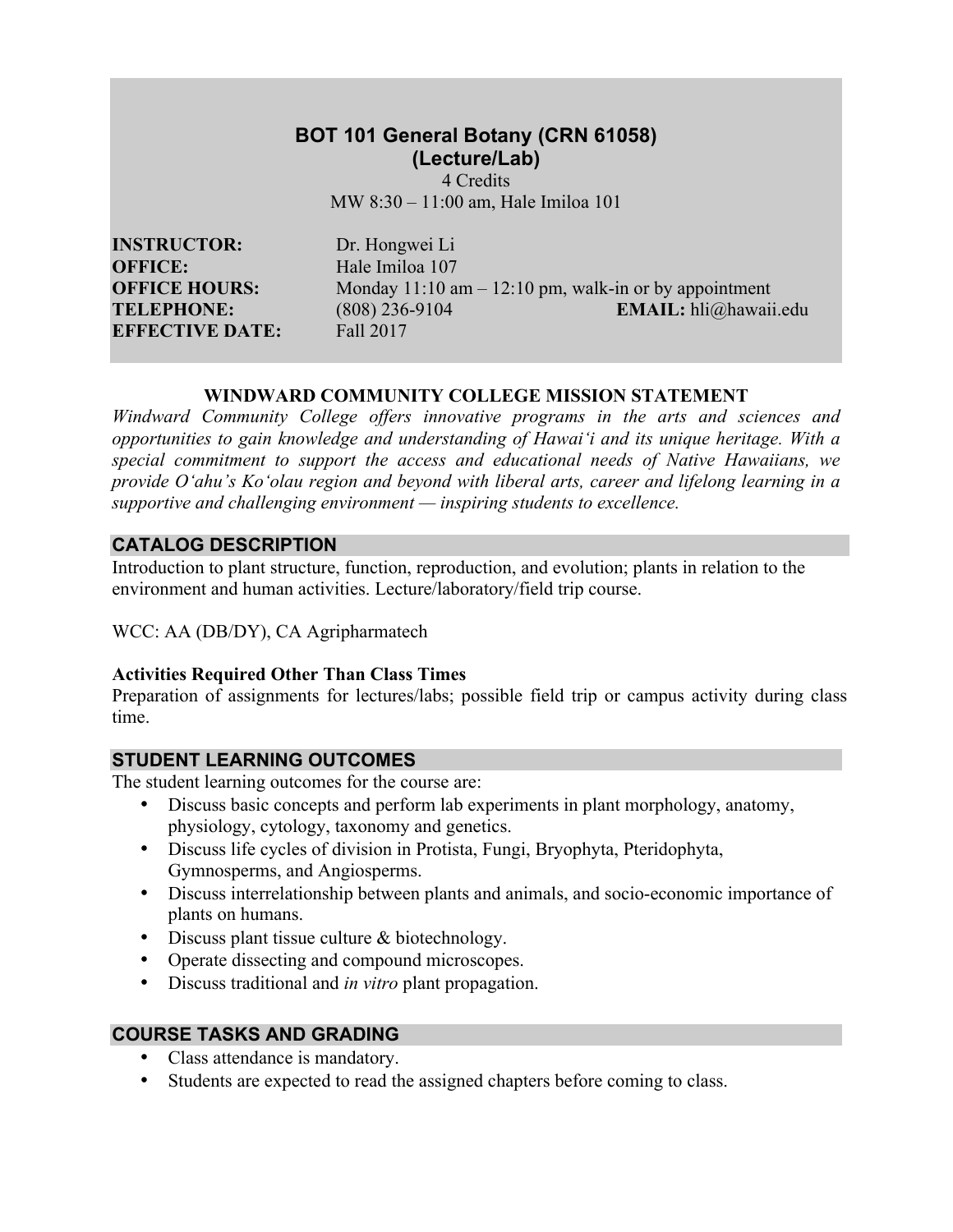### **Exams**

- *Midterm Exams:* There are two midterm exams, and each includes contents from both lectures and labs.
	- o Make-up exam: make-up exam will be permitted only when there is a legitimate excuse (such as illness or emergency; doctor's note is required).
- *Final Exam:* is accumulative, includes contents from lectures and labs. *No early or make-up exam for the final.*

### **Quizzes/assignments**

• There are 5 quizzes/assignments will be given, and the time will be announced at least one week ahead.

### **Lab Reports**

• Submit a lab report for each lab (Title, introduction, materials and methods, results and discussions). The lab reports are due before each midterm or the final exam.

### **Presentation on a course-based research project:**

• Conduct research on a given topic and present in class.

### **Grading**

| <b>Tasks</b>                | <b>Possible Points</b> |
|-----------------------------|------------------------|
| Quizzes / Assignments $(5)$ | 100                    |
| Midterm Exam (2)            | 200                    |
| Final Exam                  | 150                    |
| Lab Reports                 | 100                    |
| <b>Project Presentation</b> | 50                     |
|                             |                        |
| Total possible points       |                        |

• Grading is based on the percentage of total points earned. Final Grades will be assigned as follows:

| $A = 90 - 100\%$ | $B = 80 - 89\%$ |                |
|------------------|-----------------|----------------|
| $C = 70 - 79\%$  | D $60 - 69\%$   | $F = 0 - 59\%$ |

I (incomplete) grade is given at the instructor's option when a student has failed to complete a small part of a course because of circumstances beyond his or her control. The student is expected to complete the course by the designated deadline in the succeeding semester. If this is not done, the I grade will revert to the contingency grade identified by the instructor.

# **LEARNING RESOURCES**

#### **Required Textbook**

• Introductory Botany Plants, People, and the Environment. L. Berg,  $2008$ ,  $2<sup>nd</sup>$  edition.

#### **Lecture / Lab materials**

https://windwardcc.instructure.com/login/canvas or https://laulima.hawaii.edu/

# **DISABILITIES ACCOMMODATION STATEMENT**

*If you have a physical, sensory, health, cognitive, or mental health disability that could limit your ability to fully participate in this class, you are encouraged to contact the Disability Specialist Counselor to discuss reasonable accommodations that will help you succeed in this class. Ann Lemke can be reached at 235-7448, lemke@hawaii.edu, or you may stop by Hale 'Akoakoa 213 for more information.*